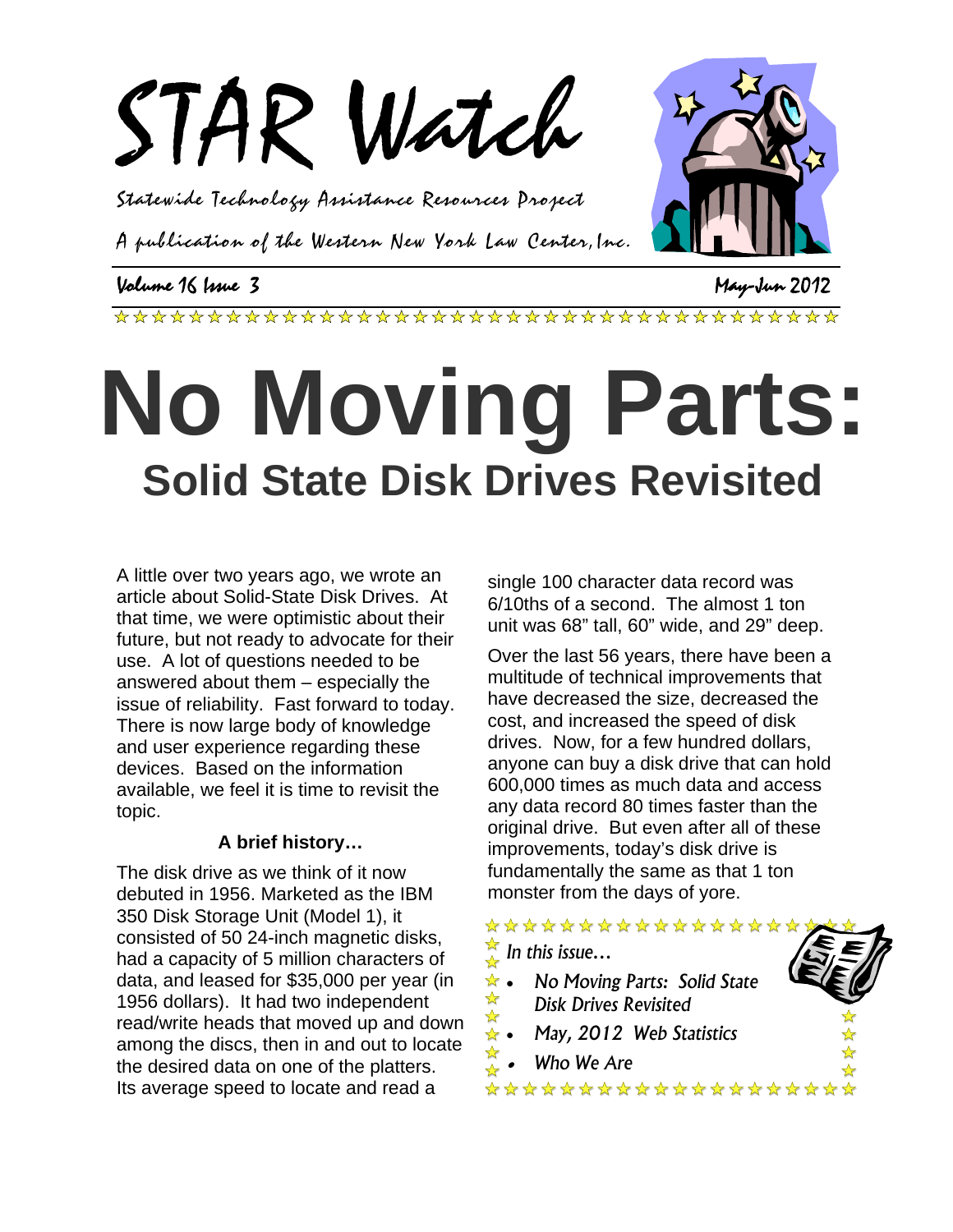#### **Today…**

Disk drives still have multiple disk platters – albeit much smaller in size and quantity. The 24 inch disks that spun around at the astounding speed of 1200 rpm, have been shrunk to 3.5, 2.5, or 1.8 inches and rotate at 5,400, 7,200, or 10,000 rpm. Instead of two read/write heads to travel around reading and writing data to/from 50 different discs, there is at least one read/write head dedicated to each of the discs. Those read/write heads still move in and out to locate, then read or write data to/from a specific location. Granted, things are phenomenally faster than they used to be, but in the near-term, there don't seem to be any new ideas in the works to improve the disk drive beyond current levels of performance.

Many people are under the impression that today's disk drives are blindingly fast because they read the manufacturers' ads that claim that drives with a "SATA III" interface can transfer data at up to 6 Megabytes per second. The manufacturers' claims are true, but omit an important piece of information: The data rate that they are referring to is the speed at which the data moves between the buffer in the disk drive controller and the computer's memory. It does not include the time needed to physically access the data on the disk drive itself. The rate at which data can actually be read or written to one of the magnetic platters in the drive is much slower – usually between 125 and 150 Megabytes/second. That is nowhere

near the speed of the interface. How can this be?

#### **An example…**

If we filled a 5 gallon pail with water from the garden hose, the water in the garden hose flows at a rate of 5 gallons per minute. At that rate, the bucket could be completely filled in 1 minute. Once it is full, the water in the bucket could be emptied out in less than 1 second. While the rate of flow from the bucket is very high, it cannot be sustained because the bucket cannot be refilled quickly enough. So, what is the rate at which water empties from the bucket? Optimists will say that water empties from the bucket is 5 gallons/second. The pessimists will argue that the time it takes to fill the bucket must also be considered, so, the sustained rate at which the bucket empties is 5 gallons/minute. It all depends on how the answer is framed.

#### **How fast (or slow) are disk drives?**

While manufacturers are touting the interface speeds of their products, the numbers that actually matter are buried deep in a specification sheet that hardly anyone reads. For a traditional disk drive, the numbers that matter are:

- Average Seek time: As we stated earlier, the read/write heads must be moved to the desired location on the rotating disk inside the drive. This takes a finite amount of time to accomplish.
- Rotational Latency: Once the read/ write head is properly positioned, the drive must wait for the desired piece of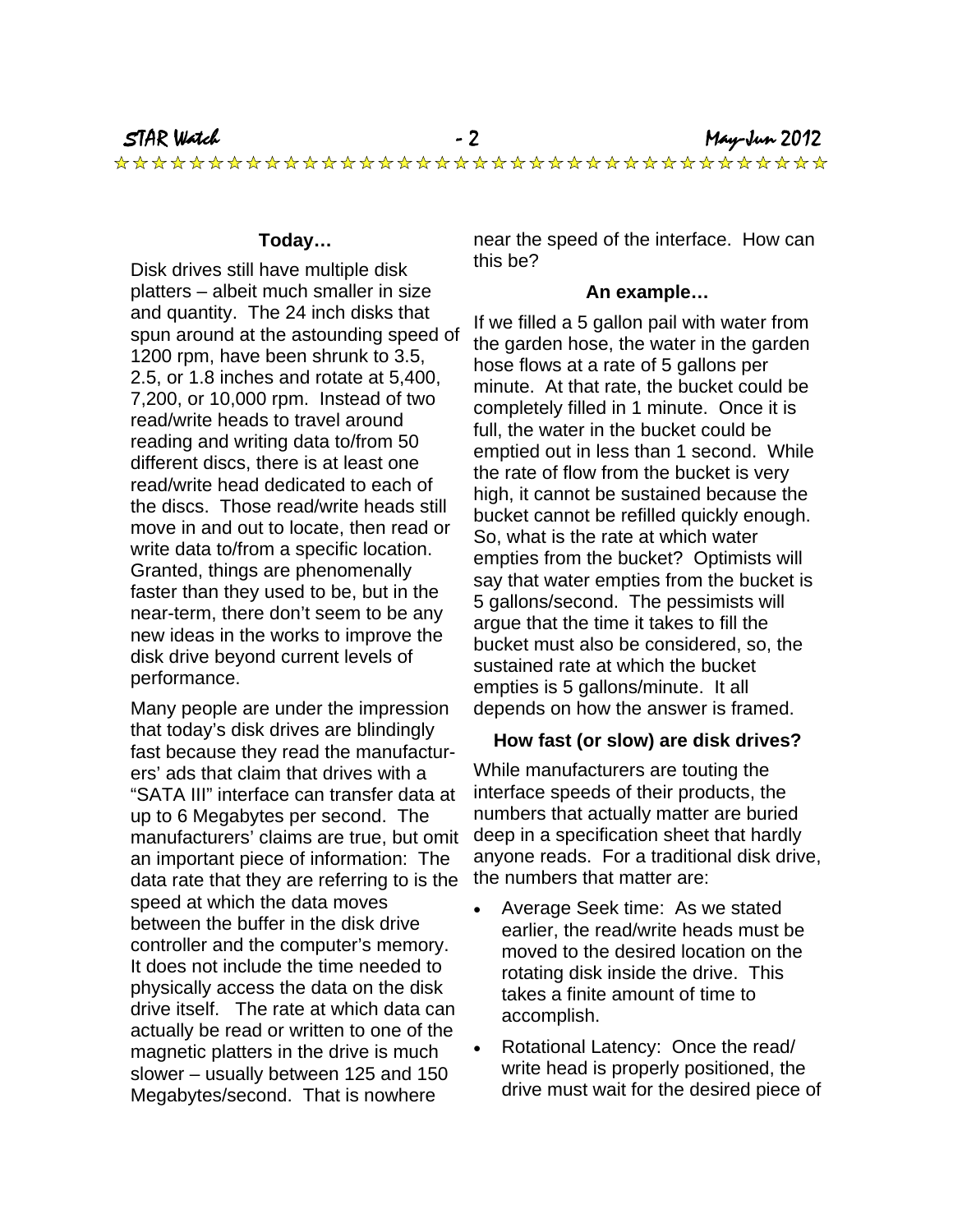data to rotate around and end up under the read/write head. The laws of probability dictate that, on average, the target data is ½ a revolution away. The drive must wait for the data to end up under the read/write head. The rotational speed of the drive directly affects this value.

• I/O Operations per Second (IOPS): When operating in real-world conditions, disk drives are constantly performing reads and/or writes to multiple different files. Since each of the files occupies a different location on the disk, the read/write heads must move every time I/O operation is performed on a different file.

IOPS is a direct calculation based on Average Seek Time and Rotational Latency. It indicates how many read or write operations could occur in 1 second when each of those I/O operations take the average amount of seek time and rotational latency.

This number has a direct affect on the overall performance of the computer. It affects how quickly the computer can boot up, load programs, process data files, and shut down because all of these operations require disk I/O. When comparing the performance of several disk drives, this number is an excellent indicator of relative performance among them. For traditional disk drives on the market today, the IOPS is between 75 and 100 per second.

• Sustainable Transfer Rate: Under perfect conditions (no seek time and no rotational latency), this is the speed at

which the drive could read or write data for an extended period of time. For most drives on the market today, the Sustainable Transfer Rate ranges between 125 and 150 Megabytes/sec.

Since its inception, there has been continued improvement in disk drive performance. Read/write heads are able to move much more quickly. Rotational speeds of disk drives normally found in personal computers have moved from 4200 and 5400 rpm to 7200 rpm. That proportionally decreased Rotational Latency. Changes in the storage capacity of drives has also proportionally increased Sustainable Transfer Rates. But, the traditional computer disk drive as we know it has little left that can be improved upon. There are certain laws of physics that make it difficult to significantly improve disk drive performance, keep the price affordable, and be reliable for a reasonable amount of time.

#### **Creating a faster data storage device…**

What would be required to turn a traditional disk drive into a significantly faster storage device? We could start by getting rid of the things that impede performance:

- The read/write heads that move in and out to access data are a big time waster. Whenever they are moving, they are not transferring data – They have to go.
- The magnetic disks that store the data must also go away. The drive is wasting too much time waiting for the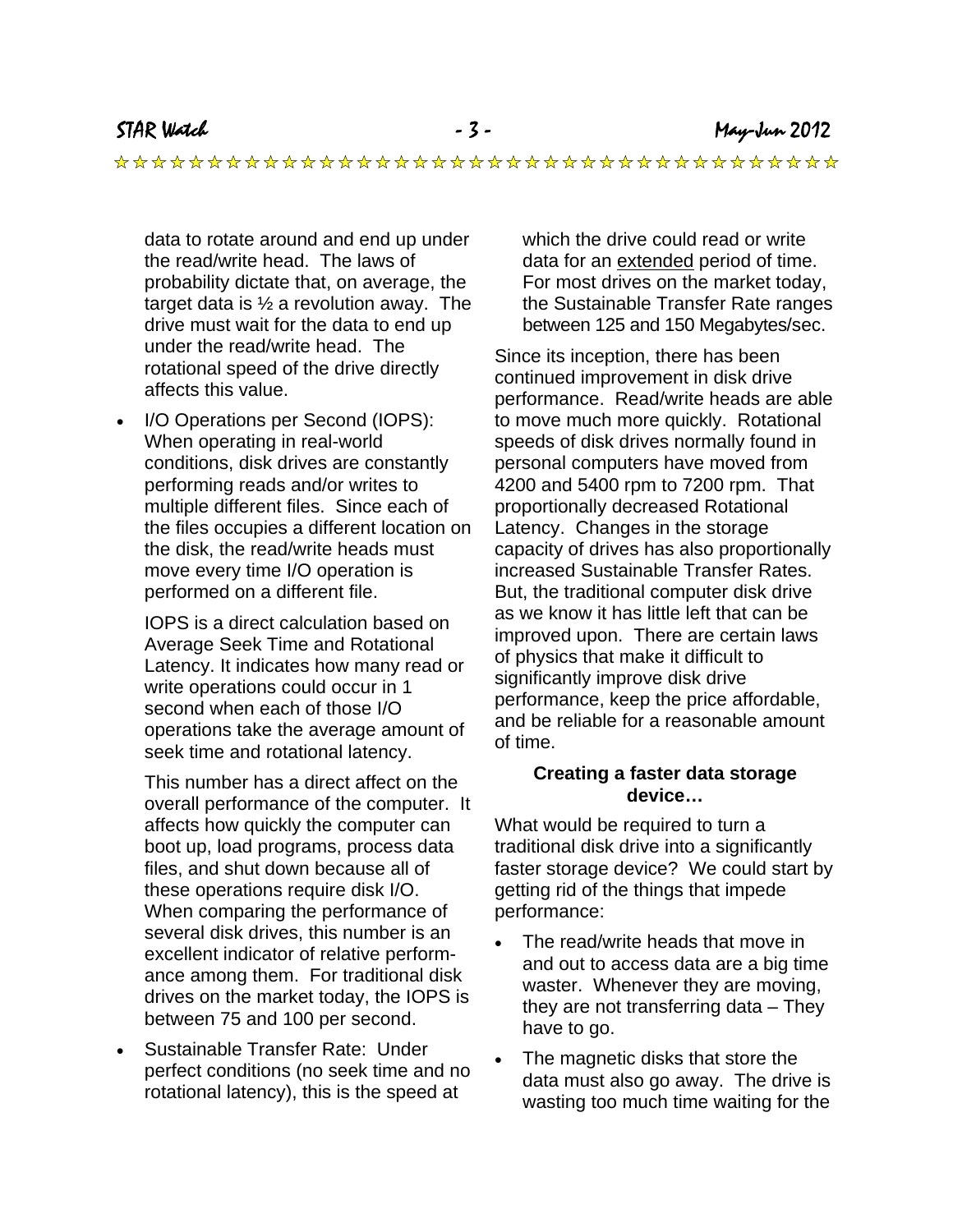data on the disk to end up under the read/write head.

In place of the magnetic disks that stored the data, we could use the same type of memory that is used in a USB thumb drive. Once data is stored in it, the data is not lost when the power is turned off. Data access on a thumb drive is pretty quick, but it could be sped up by using a faster interface, like SATA. After all this is done, what would we have? It would be a Solid State Disk (SSD).

#### **Good news!**

We don't have to do the work. Many companies are already marketing SSDs. There are literally hundreds of makes and models to choose from. But, are they that good? In a word: Yes.

While it is true that SSDs cost more than traditional drives, every SSD on the market outperforms even the best disk drive. Let's compare the two big performance numbers. As we stated earlier, a traditional disk drive can perform 125 – 150 I/O Operations per second. A solid-state drive that was designed to replace a traditional disk drive handles 5,000 – 60,000 IOPS. That is up to 400 times faster (at a minimum, it is 40 times faster).

When it comes to Sustained Transfer Rate, almost all SSDs exceed 200 MB/ sec, but most can handle greater than 500 MB/sec. Compared to a traditional disk drive, every SSD outperforms a traditional disk drive.

And, because an SSD has such a high IOPS rate, the amount of data that it can transfer in 1 second will be much closer to its Sustainable Transfer Rate than a traditional disk drive.

#### **Other than speed, what else?**

Start up time. SSDs are ready to begin work within 2 seconds of power up. A traditional disk drive takes 4 – 21 seconds.

Noise. There are no moving parts. SSDs are silent.

Power. SSDs use 25% (or less) of the power needed for a traditional disk drive.

Fragmentation. Absolutely irrelevant to an SSD. Regardless of where the data is stored, the amount of time required to access it is the same.

Reliability. There are no moving parts. There is nothing mechanical to wear out. The warranty period on SSDs go up to 5 years, depending on make & model.

#### **Who are SSDs best suited for?**

Road Warriors. With an SSD installed in a laptop, it will boot up & shut down faster, it will load programs faster, it will extend battery life, and it is mostly immune to bangs and bumps that could damage a traditional disk drive.

Speed Demons. SSDs are fast. Very fast.

Audiophiles. These are very fussy people who get annoyed when the flow of the music is interrupted by other computer operations needing disk I/O.

Web sites. Many of the big names in web sites (Google, Facebook, Amazon) are having their online content moved to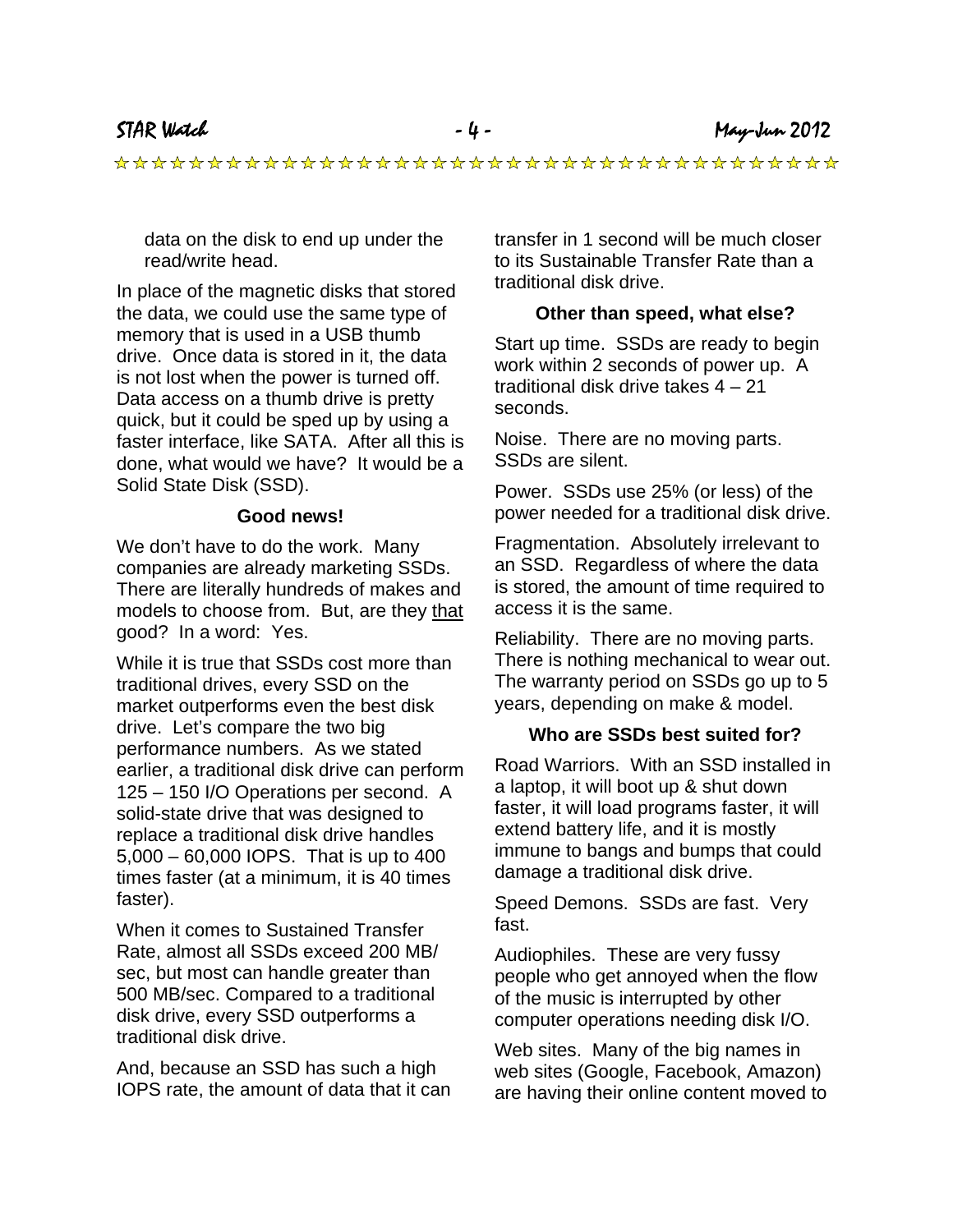STAR Watch - 5 - May-Jun 2012

SSDs. The increased performance allows the websites to handle more transactions per second.

#### **Some people say that the memory used in an SSD can "wear out". Is that true?**

It is true, but really needs further explanation. In order to make a device that would not lose all the data stored on it when the power is turned off, manufacturers of SSDs were forced to use a type of memory that is physically changed when data is stored in it. Every time the data in a memory location is changed, its ability to retain data is diminished by a very tiny amount. Eventually, after the data in a specific location in memory has been changed an excessive number of times, that location loses its ability to store data.

Every SSD manufacturer has addressed this issue. In order to reduce wear and tear on a specific location, the controller on the SSD keeps track of the number of writes to each storage location and stores new data into less used storage areas. This "wear leveling" tends to balance the usage and extend the life of the SSD.

Let's get more specific about how much use it would take to "wear out" an SSD: In order to "wear out" a 240GB SSD in 5 years, it would require the user to write (reading doesn't wear out the memory) 82.5GB of data to the drive every single day of that 5 year period. According to a study (by Toshiba), the average computer user stores 2.4 GB of data

every day and a heavy user stores 9.2GB. The likelihood that the SSD will wear out before the computer is retired is extremely remote – even less likely than having a traditional disk drive fail in that period of time.

In addition to wear leveling, every drive has more storage capacity than it admits to. These areas are kept in reserve for occasions when one of the storage areas becomes defective. When the controller determines that a data area can no longer reliably store data, that space is flagged as unusable and some of the reserve space is used.

#### **Is there anything that people might not like about SSDs?**

Right now, the price of SSDs may scare some people away. We recently purchased an Intel 520 Series 240GB SSD for one of our laptops. The price was around \$325 (Amazon.com).

While there are some exceptions, the cost of a reasonably good SSD ends up being \$1.25 - \$1.50 per Gigabyte of storage capacity. A traditional disk drive is around half the cost.

#### **But, are SSDs worth the price?**

Yes! It was very easy for us to do performance comparisons on our laptop by swapping the old drive with the new SSD, run a few tests, swap drives and re-run the test: With the SSD installed, the laptop boots up in less than 1 minute (It used to take more than 2 minutes). It shuts down in 40 seconds (about ½ the time). The rate at which it is able to render video files (lots of huge files) has increased 30-35%. It's almost like getting a new computer.